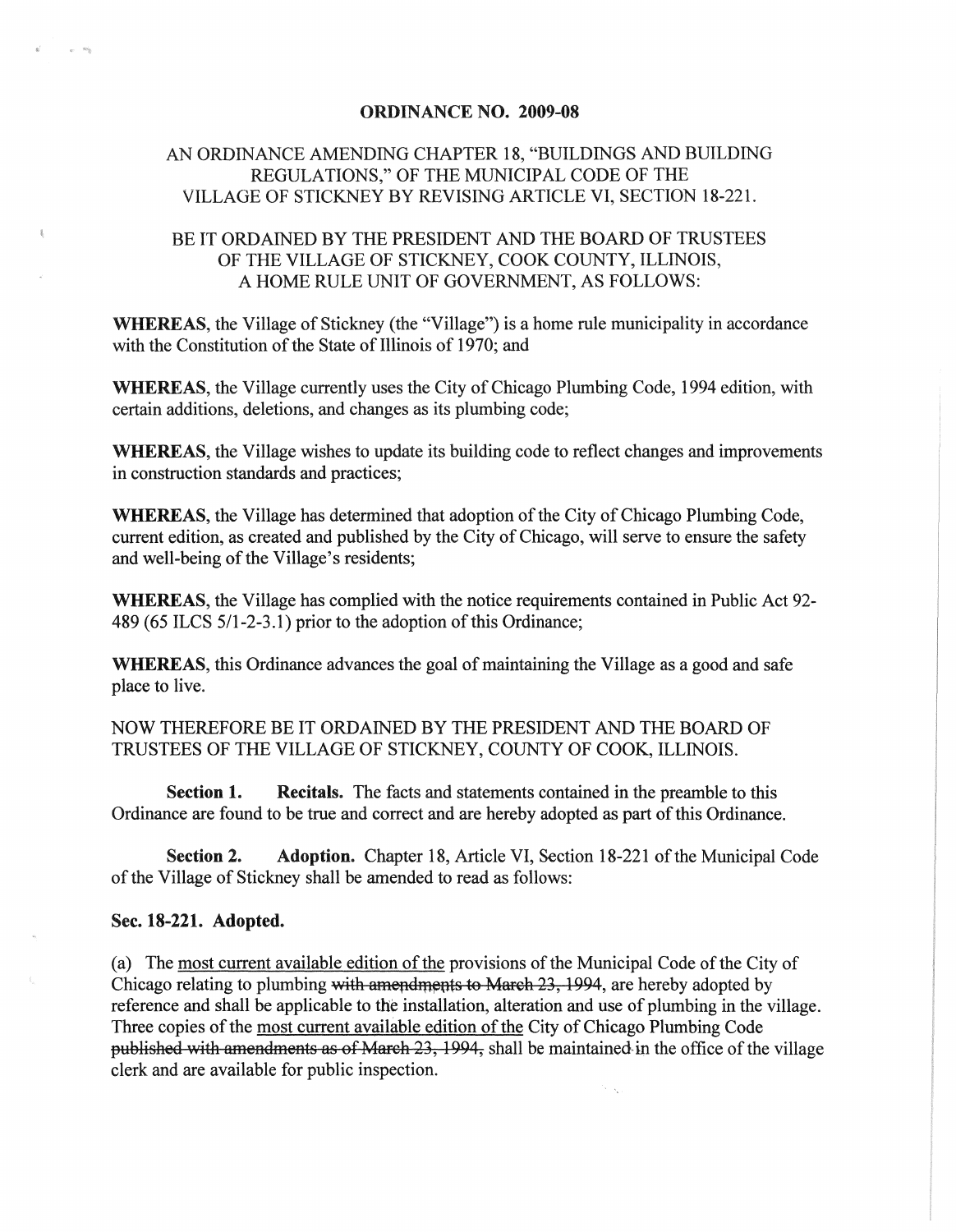(b) It shall be unlawful for any person to violate any of the provisions of the publication adopted in subsection (a) of this section.

'.

Section 3. Home Rule. This ordinance is enacted under the Home Rule powers of the Village as set forth in the Constitution and laws of the State of Illinois.

Section 4. Effective Date. This Ordinance shall be in full force and effect after its passage, approval and publication in the manner provided by law.

Section 5. Conflicts. This Ordinance supersedes all ordinances or parts of ordinances directly conflicting with the terms and provisions contained herein, but only to the extent of such conflict.

Section 6. Severability. If any section, subsection, sentence, clause, phrase or portion of this Ordinance is for any reason held invalid or unconstitutional by any court of competent jurisdiction, such portion shall be deemed a separate, distinct, and independent provision and such holding shall not affect the validity of the remaining portions hereof.

Section 7. Certification and Publication. The Village Clerk of the Village of Stickney shall certify to the adoption of this Ordinance and cause the same to be published in pamphlet form.